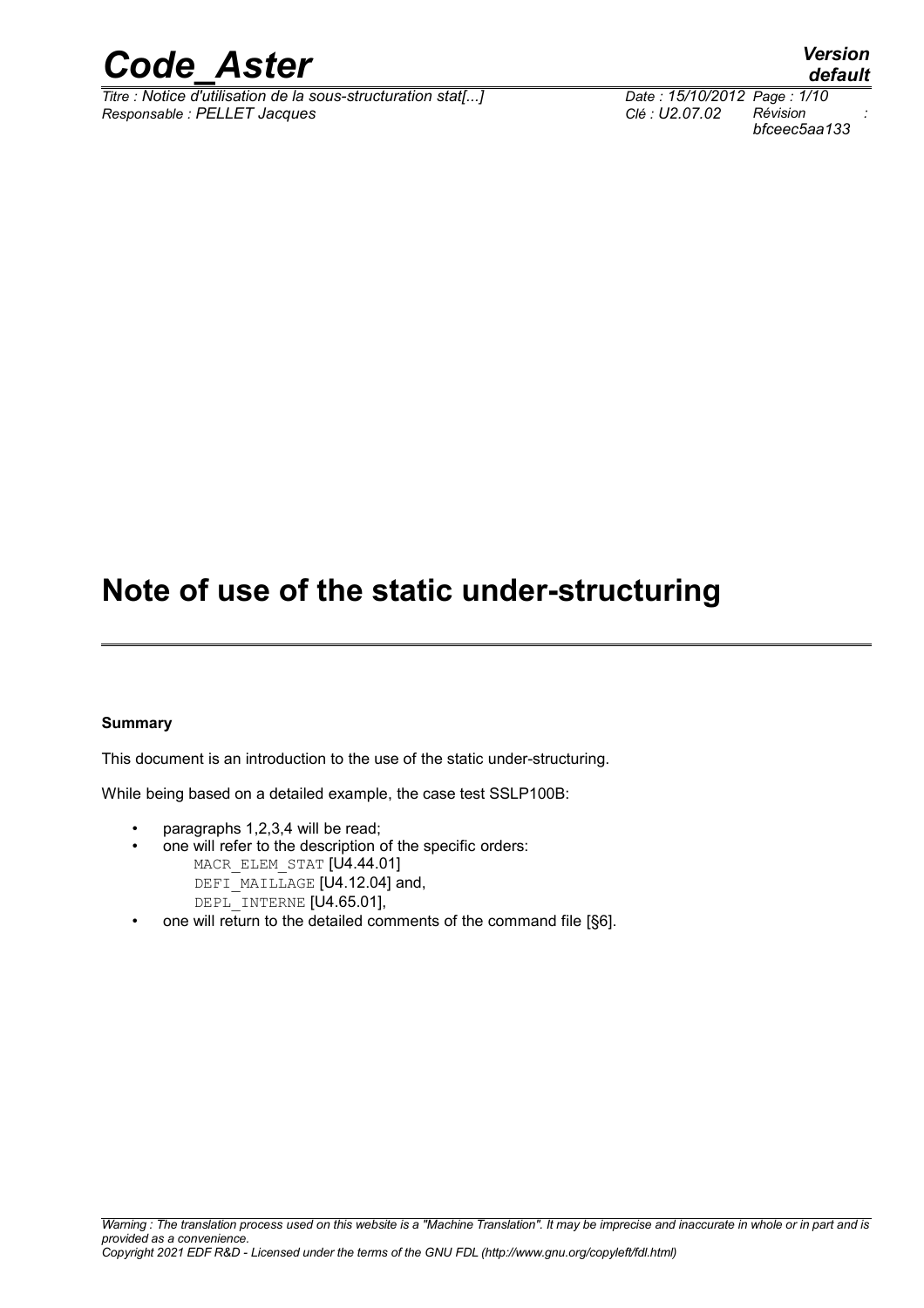# *Code\_Aster Version*

*Titre : Notice d'utilisation de la sous-structuration stat[...] Date : 15/10/2012 Page : 2/10 Responsable : PELLET Jacques Clé : U2.07.02 Révision :*

*bfceec5aa133*

## **1 General information**

The static under-structuring established in *Aster* is usable in **linear mechanics** and **in nonlinear mechanics on linear parts of a model**. It can be done a priori with **several levels** : a substructure can contain others under - structures of lower level. All types of elements of the phenomenon "MECHANICAL" are accepted thus that all the loadings supported by these elements.

The under-structuring is currently established within the framework as of ordinary orders [U4.4 -] and [U4.5-]. It is however not established within the framework as of total orders: MECA\_STATIQUE, CALC\_CHAMP, POST\_ELEM,...

An exception exists: orders STAT\_NON\_LINE and DYNA\_NON\_LINE accept macro - static elements (see [§2]).

The static under-structuring consists in "condensing" statically the problem to be treated: a certain number of unknown factors are eliminated (internal). There then remain the unknown factors known as "external" in less great number.

It is a method which reduces the size of the problem. One can thus expect from them savings of time CPU and occupation of the discs. This static condensation applies naturally to the matrix of rigidity and mass and with the second members representing the various loadings. In this case, the method of condensation can be interpreted algebraically like a resolution of the linear system by the method "of elimination". The solution of a linear problem of statics is thus not modified by the under-structuring. On the other hand, it is possible to statically condense the matrix of mass (condensation of Guyan) but in this case the research of the clean modes of the condensed structure **is faded** by the method of under-structuring (see for example IMBERT [bib1]). There exist other methods of under-structuring for the problems of dynamics in *Aster* [U4.55].

The theoretical principles of the static under-structuring are well explained in the book of IMBERT [bib1] and handbooks PERMAS [bib2].

The use of the static under-structuring into nonlinear is approached in a first distinct chapter.

In the continuation of this document, one will suppose known these theoretical principles and one will be interested only in the aspects "user". For that, one will make use much of an example: the case test SSLP100 of the handbook of validation *Aster*. We tested, through this case test, to illustrate a large number of possibilities of the software, by complicating voluntarily the test:

- under-structuring on several levels (2),
- use of a macronutrient to generate by successive rotations several substructures,
- boundary conditions and loadings on several levels,
- mixture of substructures and ordinary finite elements,
- "following" loading or not.

The command file of this case test which one numbered the lines is given in appendix of this document. When one wants to refer to line N of this file, one will write {line N}.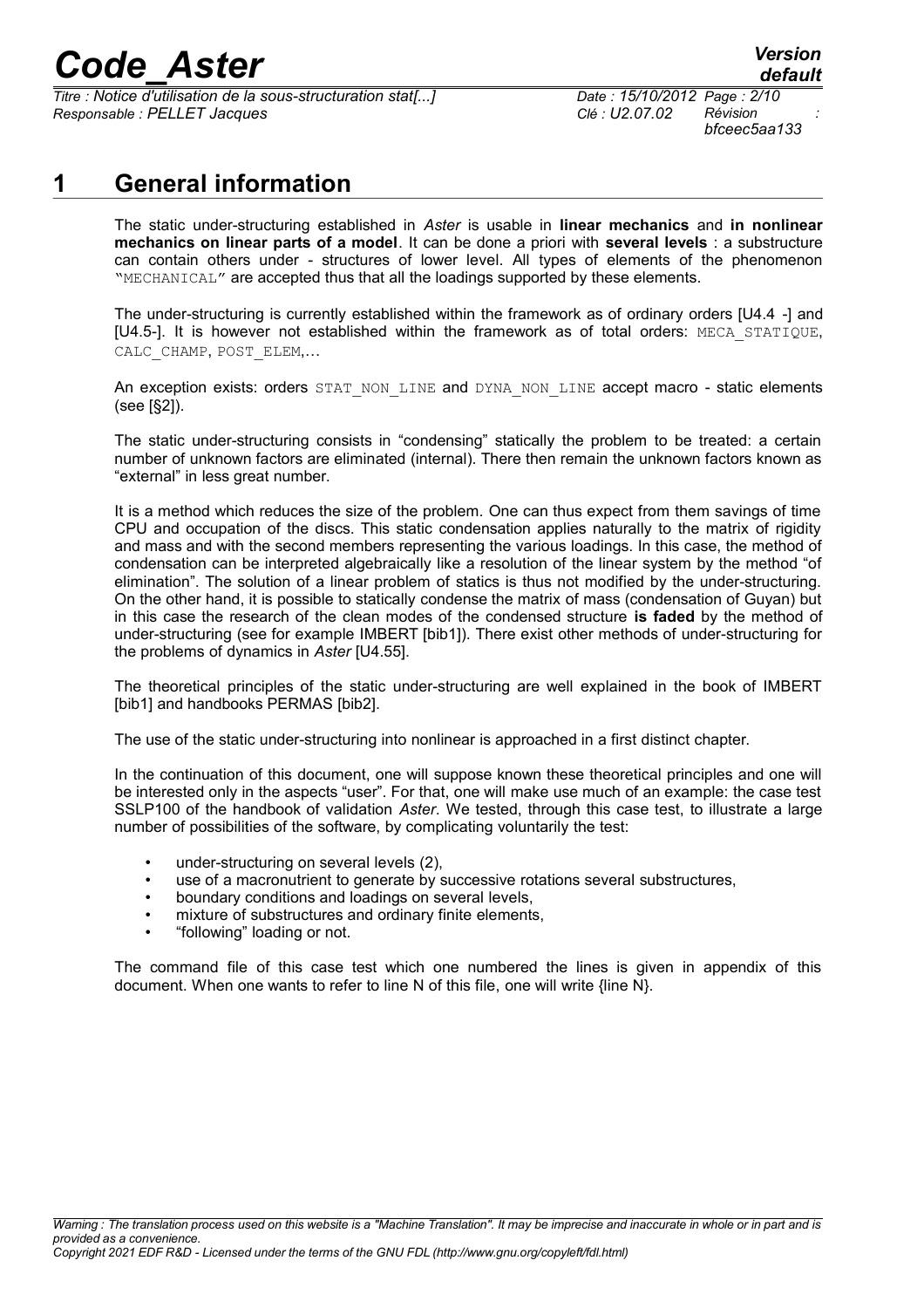*bfceec5aa133*

# **2 Use of macronutrients in STAT\_NON\_LINE (or DYNA\_NON\_LINE)**

One can do a nonlinear calculation with  $STAT$  NON LINE  $[U4.51.03]$  on a model containing of the macronutrients. The interest of this kind of calculation is a possible performance profit (memory and/or CPU).

So that calculation with macronutrients is more economic, it is necessary that the model has broad linear elastic zones (possibly repetitive). It is necessary also that these elastic zones (that one will condense in macronutrients) have a border as small as possible. A favorable situation will be for example the case of an entirely elastic structure with a small zone of confined plasticity [Figure 2-a].



Figure 2-a

One will then condense all the elastic part on the only nodes of the interface with the zone of potential plasticity.

The use of macronutrients in STAT\_NON\_LINE (see case tests SSLP100C and D) is conditioned by the following requirements:

- 1) each macronutrient must be elastic linear, its temperature should not vary in the course of time,
- 2) there cannot be contact with macronutrients,
- 3) the loadings assigned to the macronutrients "constant" (are not multiplied by"FONC\_MULT"),
- 4) the macronutrients should not undergo great rotations,
- 5) "linear research" is not possible.

Once calculation makes with STAT\_NON\_LINE, usual postprocessings (CALC\_CHAMP, POST\_ELEM) will not have an effect that on the ordinary finite elements of the model (the macronutrients are ignored). If one wants to examine for example the state of stress inside a macronutrient, the basic commands should be used: CREA\_CHAMP/EXTR, DEPL\_INTERNE,… (see [§4.3] and [§4.4]).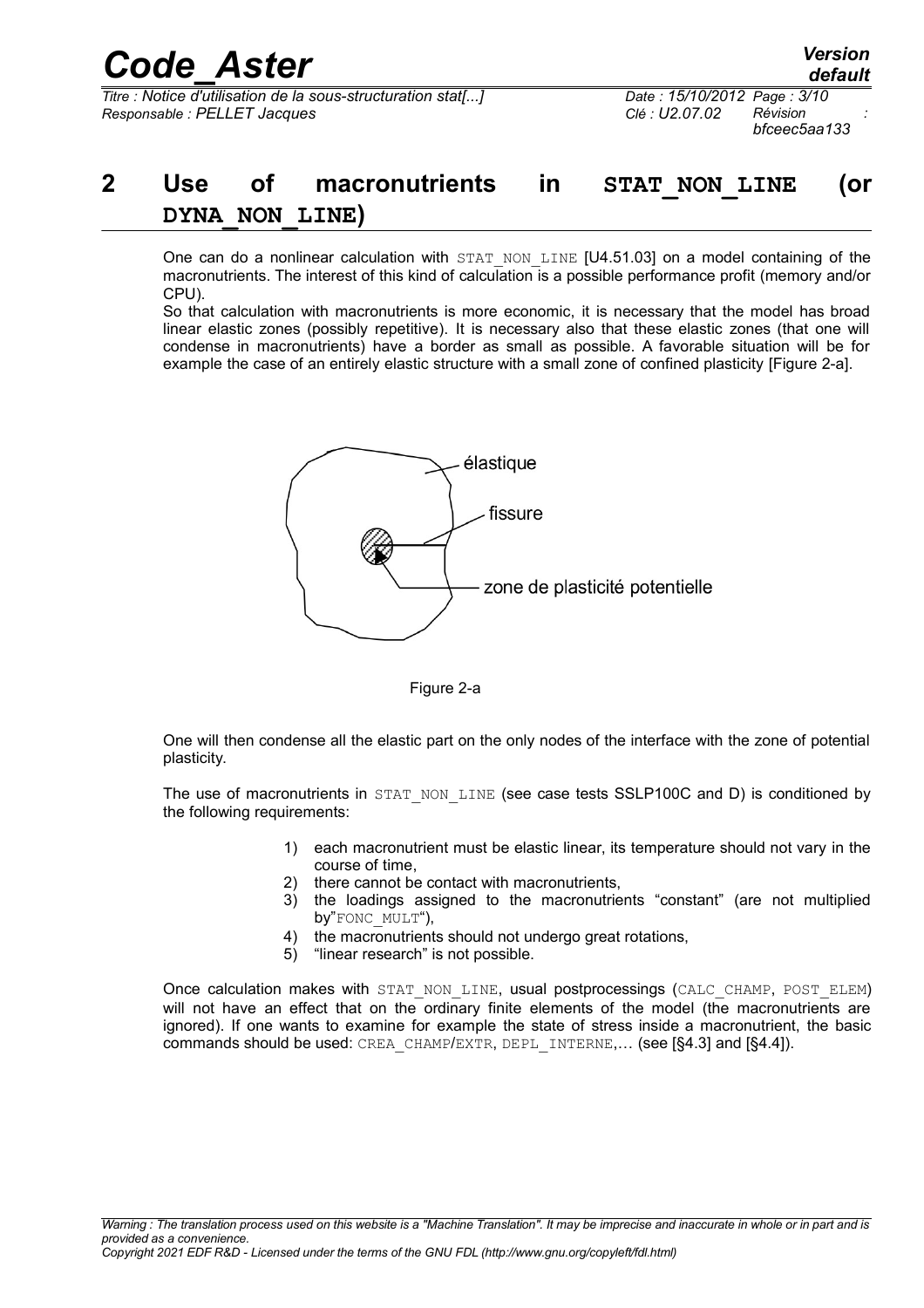# *Code\_Aster Version*

 $\overline{T}$ *Titre : Notice d'utilisation de la sous-structuration stat[...] Responsable : PELLET Jacques Clé : U2.07.02 Révision :*

*default bfceec5aa133*

## **3 Presentation of the case test SSLP100B being used as example**



It is about a plane structure subjected to the boundary conditions following:

• on the side  $\lceil GH \rceil$  :  $u+v=0$  (slipping support)

- nodes  $BI$ ,  $B2$ ,  $u=v=0$ *B3* :
- node  $J$  :  $u=2.0$
- loading case 1: chf1 : pressure distributed on *ADFH p*=10.0
- loading case 2: chf2 : specific forces on the nodes *F1* , *F2* , *F3* , *F4* and *P1* : *Fy*=−20.0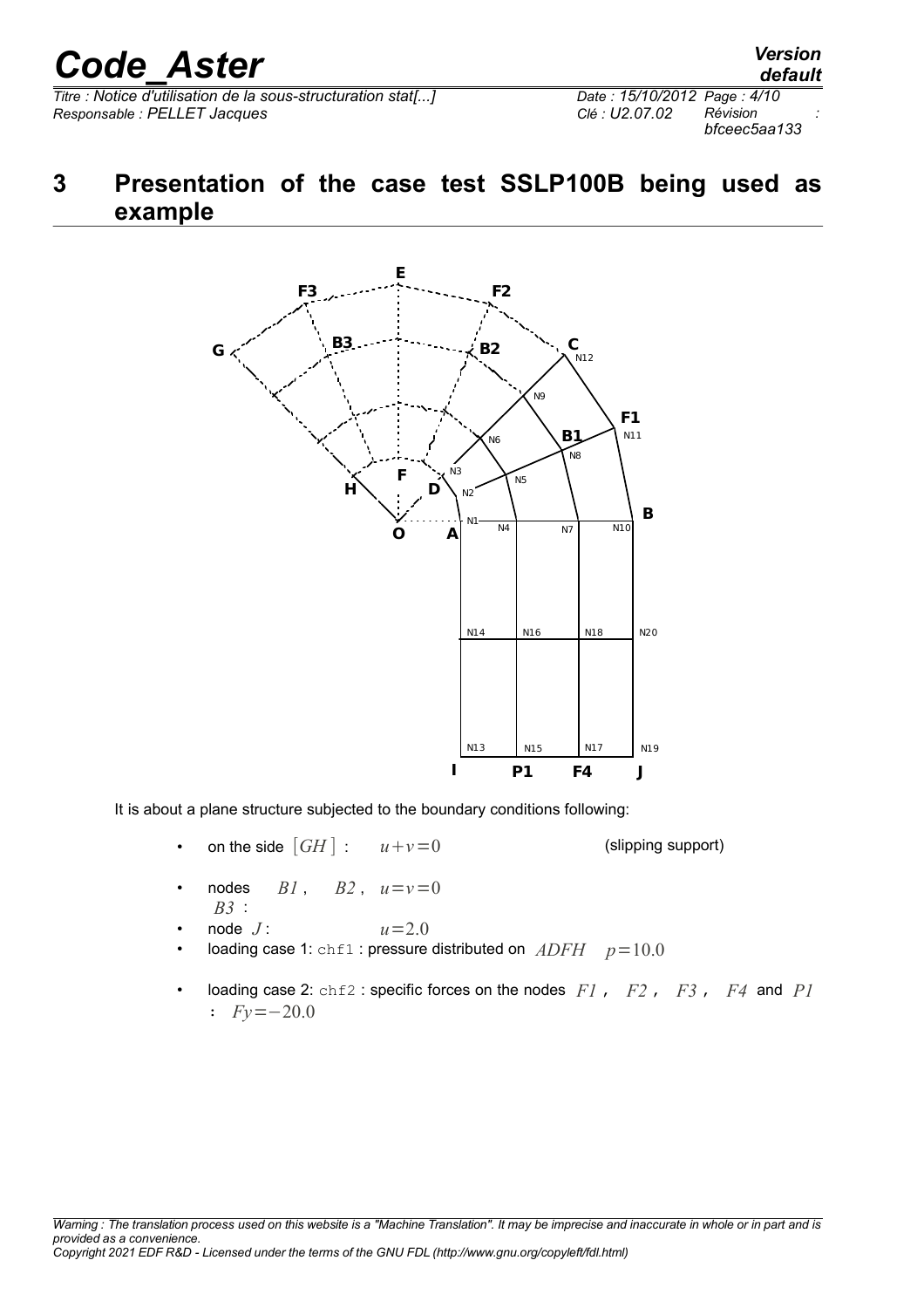# *Code\_Aster Version*

*Titre : Notice d'utilisation de la sous-structuration stat[...] Date : 15/10/2012 Page : 5/10 Responsable : PELLET Jacques Clé : U2.07.02 Révision :*

## **4 Treatment of the case test by the method of under structuring**

- the initial grid contains only the meshs (and the nodes) of the polygon *IJBCDA* ,
- one defines a macronutrient (S\_1) corresponding to the polygon *ABCD* ,
- the macronutrient  $(s_1)$  2 times per rotation are repeated around  $0$ ,
- one obtains the macronutrient then (S\_123) corresponding to the polygon *ABCEGHFD* ,
- the final model (on which one makes the resolution) is obtained while adding to the macronutrient (S 123) finite elements of the quadrilateral *IJBA*.

## **5 General organization of calculations and definitions**

### **5.1 Construction of the total model**

The principle of the establishment of the static under-structuring in *Code\_Aster* is that of an ascending approach:

one **model** having been defined, it is condensed (operator MACR\_ELEM\_STAT) on some of its nodes. One then is obtained **macronutrient** who, functionally resembles much a new finite element "larger". This macronutrient can then be integrated in one **model** of higher level (operators DEFI\_MAILLAGE and AFFE\_MODELE). This new model can then be condensed in its turn and so on without limitation a priori amongst levels.

#### **Definition** :

- the nodes on which a macronutrient is condensed are known as "**external**"(the others are"**interns**"),
- **level** : it is a notion useful for comprehension of the text of orders; any level describes the relations of structuring between the various models and the various macronutrients. For us, it is an entirety. The operation of condensation increases the level of  $+1$  : a model of level  $n$ give by condensation a macro - element of level  $n+1$  who will be integrated into a model of level  $n+1$ ,
- the operator MACR\_ELEM\_STAT is the only operator allowing to create a macro element in static under-structuring,
- the operator DEFI\_MAILLAGE is the only operator using the macronutrients under static structuring.

#### **For our example:**

- $_{\rm MO}$  1 {line 22} is the model moreover low level (- 2).
- $S_1$  {lines 45.59} is the intermediate macronutrient of level  $(-1)$ ,
- MA 123 and MO 123 {lines  $68.87$ } represent the grid and the intermediate model of level (-1),
- s 123 {line 104} is the macronutrient moreover high level (0),
- MAG0, MAG and MOG {lines 120, 125, 129} represent grids and a model moreover high level (0): the distinction enters the grids  $MAG0$  and  $MAG$  will be explained to [§6.6] and [§6.7].

The structuring of the model moreover high level MOG can present itself graphically by one **tree structure**, distinction between macronutrient and substructure being explained in the following paragraph.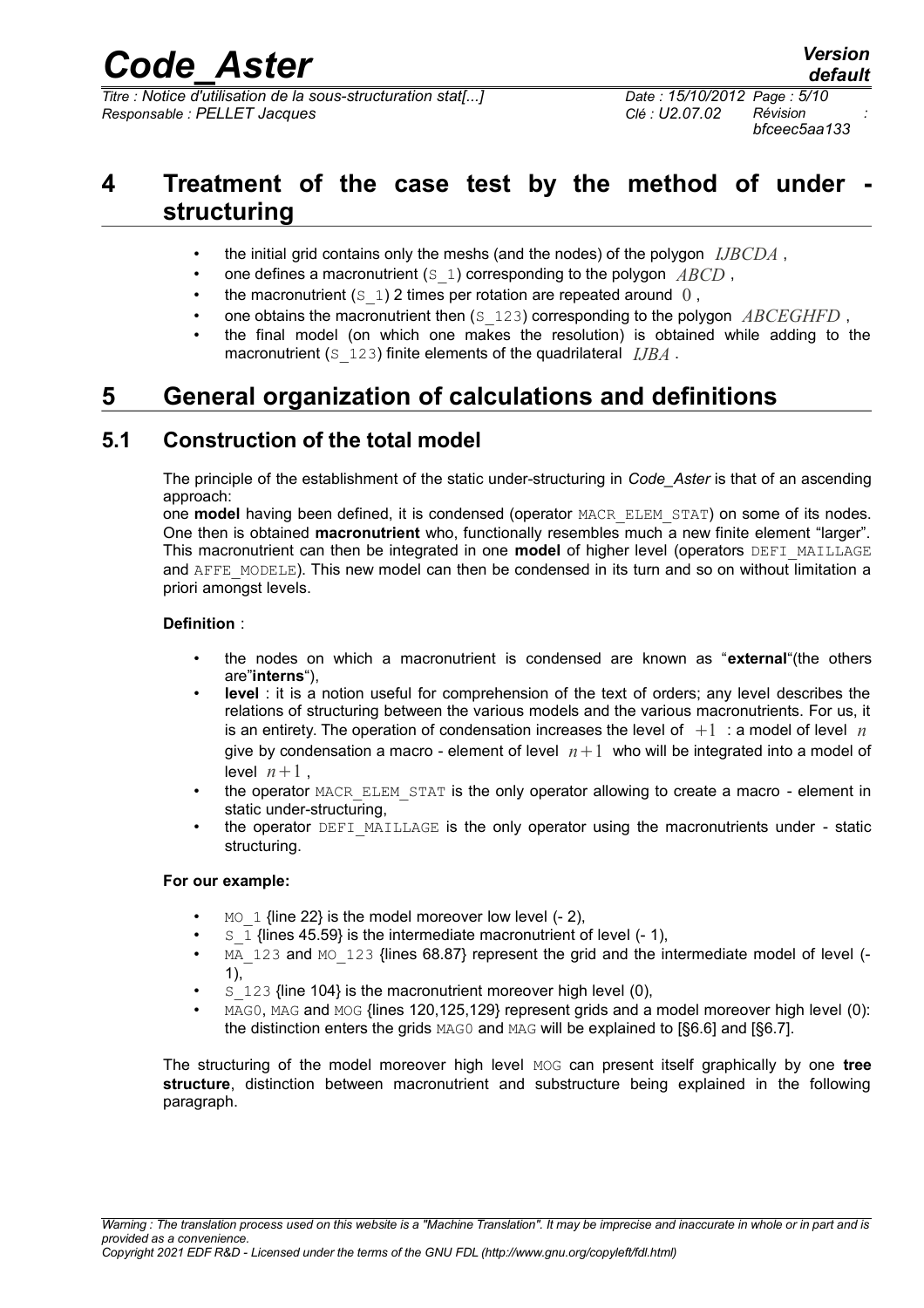

### **5.2 macronutrient and substructure**

One calls **macronutrient** the result of the operator MACR\_ELEM\_STAT : it is a model condensed on its external nodes.

One calls **substructure** one **occurrence** of a macronutrient in of a the same model level. A substructure is a macronutrient put in position in physical space. The position of a substructure is given by the coordinates of the nodes of the super-mesh which is associated for him.

The same macronutrient can give rise to several substructures by defining several positions: in our example, the macronutrient s 1 generate 3 substructures s 1, s  $\frac{2}{3}$  and s  $\frac{3}{3}$  by suitable rotations.

A substructure is to some extent a new "finite element". The macronutrient is the "type" of this element: one affects a macronutrient on a super-mesh to form a substructure.

One calls **super-mesh**, the geometrical support of a substructure. It is an object **named** included in one **grid**. A super-mesh, like an ordinary mesh, is only one ordered list of names of nodes.

Like an ordinary finite element, a substructure has:

- an "elementary" matrix of rigidity (and/or of mass, damping,…),
- "elementary" vectors of loading,
- a mesh support (one will speak about super-mesh),
- nodes carrying of the degrees of freedom.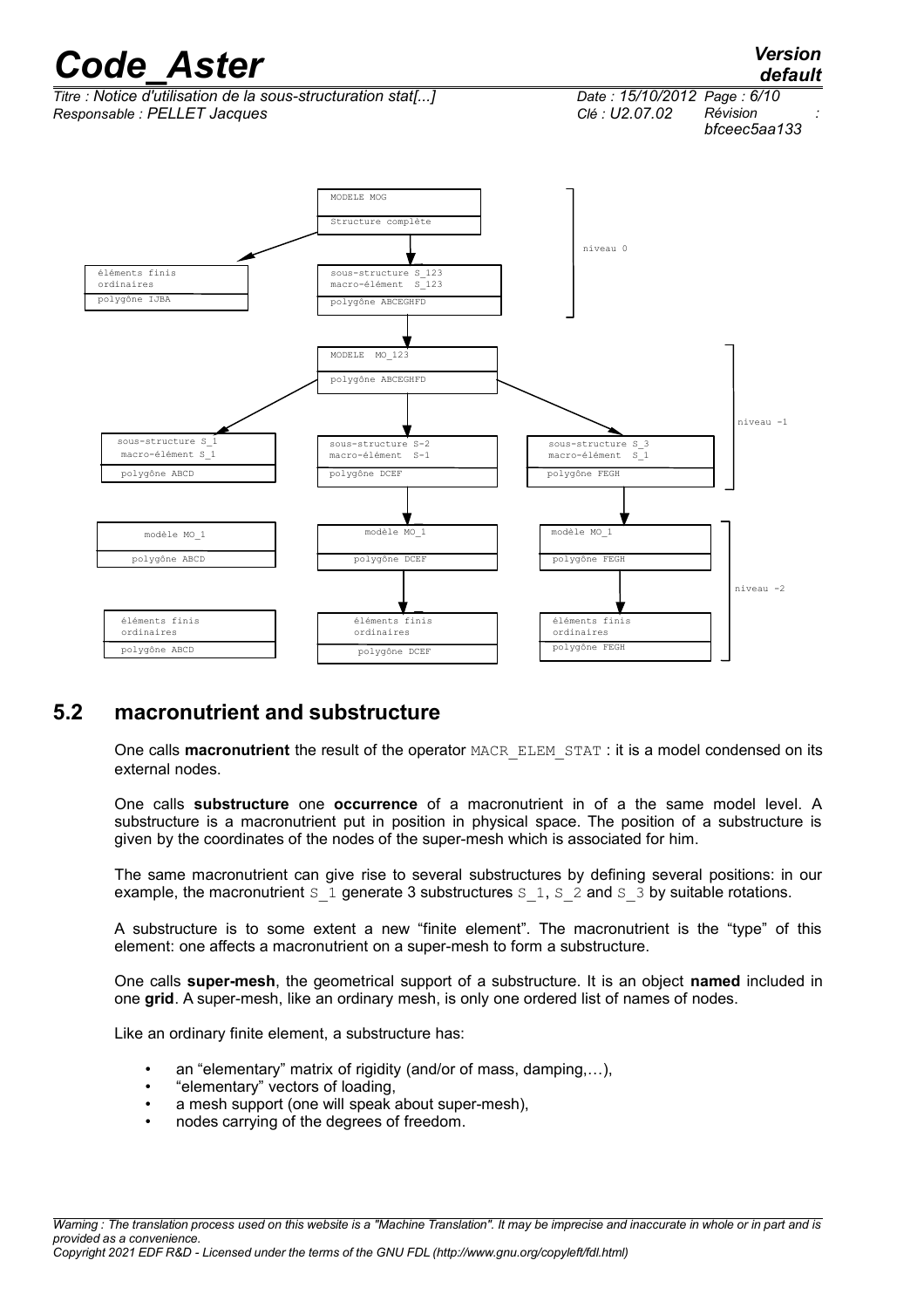*Titre : Notice d'utilisation de la sous-structuration stat[...] Date : 15/10/2012 Page : 7/10 Responsable : PELLET Jacques Clé : U2.07.02 Révision :*

*bfceec5aa133*

Unlike an ordinary finite element, a substructure has several limitations:

- the mesh support is not a simple type: TRIA3,…, HEXA20 : some post treatments are thus not possible,
- it does not have type élément, not functions of form,...
- the only options of calculation available are RIGI\_MECA, MASS\_MECA and CHAR\_MECA,
- the nodes can be nodes of LAGRANGE coming from the dualisation of the internal conditions kinematics.

#### **Identification of the substructures and the macronutrients:**

The macronutrients are concepts named by the user.

Substructures (as the ordinary finite elements) are identified by the name of the super - meshs which supports them.

#### **In our example:**

- $\overline{S}$  1 and  $\overline{S}$  123 are the two macronutrients defined by the user {lines 45 and 104},
- $5\overline{1}$ , S<sub>2</sub>, S<sub>3</sub>, S<sub>123</sub> are the names of the super-meshs (and thus of under structures) that the user gives during the construction of the grids  $MA$  123 and  $MAG0$ .

#### **Note:**

*There is no possible confusion (by the program) between a substructure and a macro - of the same element name (here S\_1 and S\_123 although that does not facilitate the reading of the command file!).*

#### **5.3 Redescente in the substructures**

The approach **ascending**, that we have just detailed, allows to build the model total, or final, (mog) on which one carries out the resolution:



This resolution has as a result the field of displacements of the nodes of the total model. These nodes are:

- nodes of the ordinary finite elements of the model (here the quadrilateral IJBA),
- nodes **external** substructures of the model: (here only one substructure: S\_123).

To find the field of displacements on the internal nodes of the substructures, it is necessary then "**to go down again** "the tree structure of the substructures thanks to the operator DEPL INTERNE.

This operator calculates the field of displacements on **all** nodes of the substructure starting from the data of the field of displacements on its external nodes.

For our example and load 1:

| U1S 123 | {line $193$ }     | is displacement on the substructure | S 123 |
|---------|-------------------|-------------------------------------|-------|
| U1S 1   | {line 197}        | is displacement on the substructure | S 1   |
| U1S 2   | $\{line$ 199 $\}$ | is displacement on the substructure | S 2   |
| U1S 3   | $\{line 201\}$    | is displacement on the substructure | S 3   |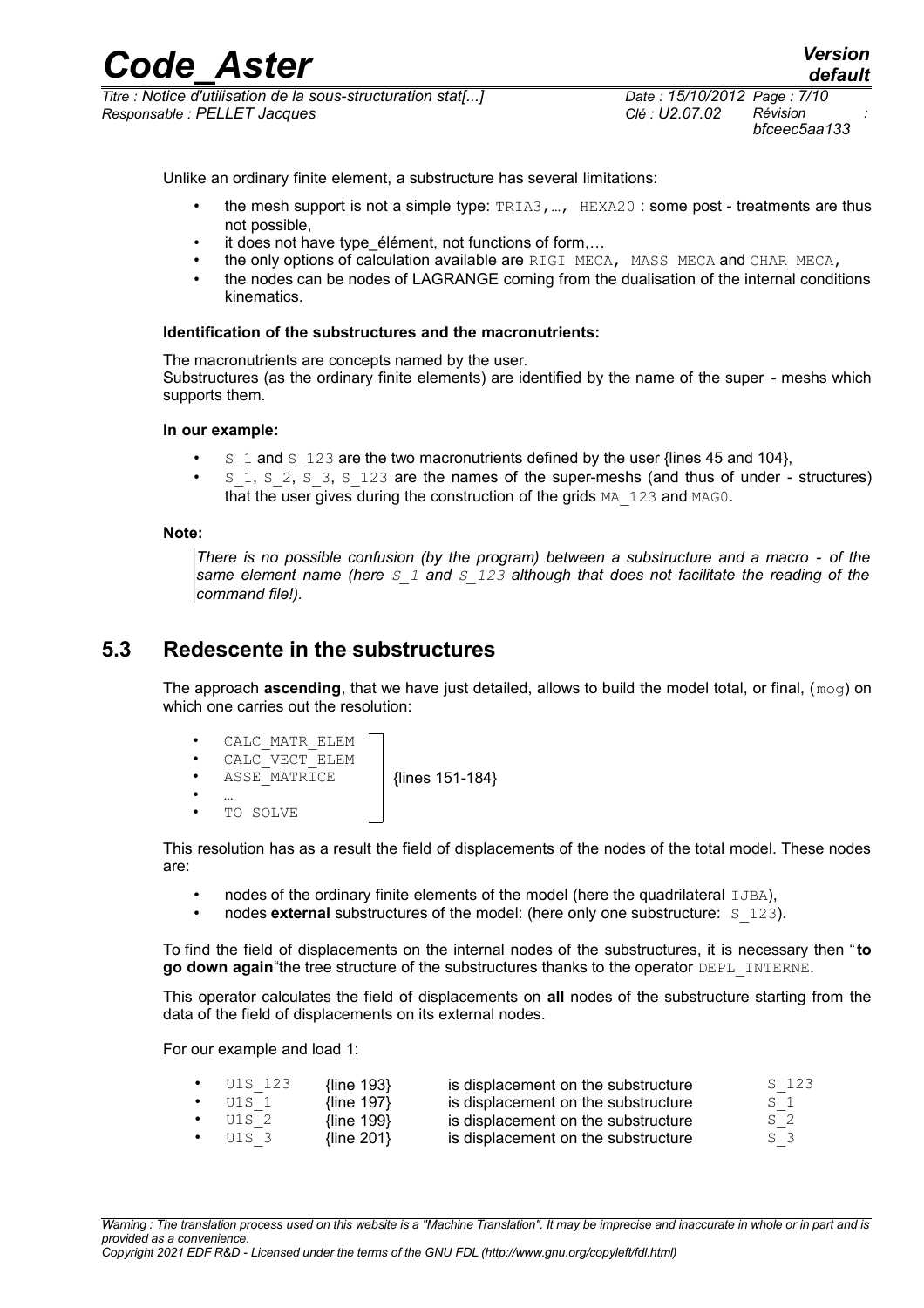# Corposition<br>*Code\_Aster Version*<br>*Code d'utilisation de la sous-structuration stat[...] Date : 15/10/2012 Page : 8/10*

*Titre : Notice d'utilisation de la sous-structuration stat[...] Date : 15/10/2012 Page : 8/10 Responsable : PELLET Jacques Clé : U2.07.02 Révision :*

*bfceec5aa133*

## **5.4 Postprocessings**

Usual postprocessings: calculation of the deformations, of the constraints,… cannot be made that by the ordinary finite elements which only know the concept of function of interpolation.

One will be able to thus calculate the constraints in a given point of the structure only with the model containing the ordinary finite element containing this point. Before that, it will have been necessary to calculate the field of displacements on this model:

#### **Example:**

- to calculate the constraints on the quadrilateral IJBA the model will be used: MOG and displacements: U1
- to calculate the constraints on the polygon  $DCEF$  the model will be used:  $MO_1$  and them displacements: U1S 2

**Note:**

*It is necessary to use CALC\_CHAMP but for that, one is obliged to create a SD evol\_elas by the order CREA\_RESU .*

## **6 Some comments on the command file**

The purpose of the few comments which follow are to illustrate the orders which intervene in static under-structuring. The comprehension of these comments supposes obviously the preliminary reading of the notes of use of the orders concerned:

- Orders specific to the static under-structuring:
	- MACR ELEM STAT [U4.44.01]
	- DEFI MAILLAGE [U4.12.04]
	- DEPL INTERNE [U4.65.01]
- Orders modified for the static under-structuring:
	- AFFE\_MODELE [U4.22.01]
	- CAL VECT ELEM [U4.41.02]
	- Orders useful for the static under-structuring:
		- ASSE MAILLAGE [U4.12.02]
		- DEFI<sup>GROUP</sup> [U4.12.03]

### **6.1 Operator AFFE\_MODELE {line 22}**

Since one wants to build a macronutrient starting from the polygon  $ABCD$  and that grid  $my$  contains all the elements of IJBCDA, one cannot employ the assignment: ALL: 'YES'.

It is necessary to affect only the group of mesh  $ABCD$  ( $qrsd2$ ) and not to forget to affect the elements of the edge AD (grma14) because of loading of pressure.

### **6.2 Operator MACR\_ELEM\_STAT {lines 45-59}**

The example illustrates the fact that one can define the macronutrient in several successive stages (use of the operator MACR ELEM STAT 3 times: {lines 45.50 and 56} with the symbol of enrichment  $\infty$ ).

With the first call, truly the macronutrient is defined:

- its "volume": the model  $mo_1$
- its external nodes {line 48}
- the material field and the conditions kinematics which to him are applied {line 47}.

*Warning : The translation process used on this website is a "Machine Translation". It may be imprecise and inaccurate in whole or in part and is provided as a convenience. Copyright 2021 EDF R&D - Licensed under the terms of the GNU FDL (http://www.gnu.org/copyleft/fdl.html)*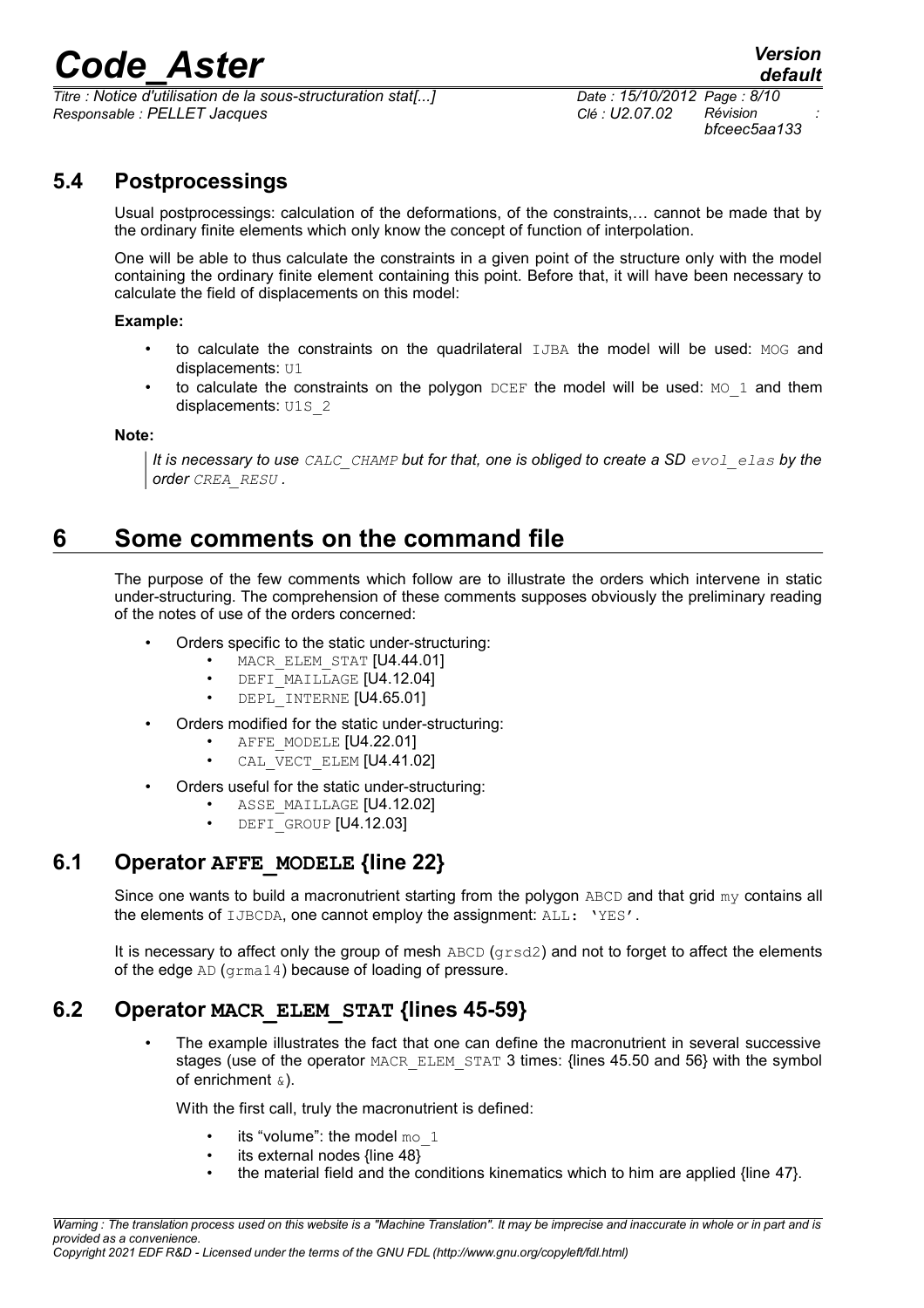*Titre : Notice d'utilisation de la sous-structuration stat[...] Responsable : PELLET Jacques Clé : U2.07.02 Révision :*

At the time of the 2 following calls {line 50 and 56}, one enriches the structure of data of the macro - element:

- calculation of the matrix of condensed rigidity {line 52}
- calculation of two "loading cases" {lines 53 and 58}.

This possibility of enriching the macronutrient makes it possible "to repair a lapse of memory" without setting out again to zero:

- addition of a new loading case,
- calculation of the mass condensed for a method of Guyan.
- Definition of the loading case 1:  $CHF1$  {line 53} This loading case is following (SUIV =  $YES'$ ) because the pressure is a loading which always acts according to the normal at the edge. The fact of having specified like load CHBL 1, is not used for nothing here because the conditions kinematics are worthless  $DX = 0.0$   $DY = 0.0$  {line 29}.

### **6.3 Operator DEFI\_MAILLAGE {lines 68.84}**

- {line 70}: one defines a substructure (and the super-mesh support) by giving him the same name as the macronutrient that one affects to him. It is not prohibited.
- ${line 74}$ 
	- All the geometrically confused nodes "are unified":
		- the side CD of S<sub>1</sub> merges with the side  $AB$  of S<sub>2</sub>,
		- the side  $CD$  of  $S_2$  merges with the side  $AB$  of  $S_3$ .
- {line 76}
	- the node  $C$ , who has as a name  $N12$  in the initial grid  $MY$ , will have as a name NN112 in the grid MA 123,
	- the node  $E$ , who is the image of c grid  $MY$  in the substructure  $S_2$  will have as a name NN212.

This node  $E$  can also be regarded as the image of the node  $B$  under - structure  $S$  3 it could thus have had the name NN310 but the convention of sticking together of the super-meshs [U4.12.04] chooses the first denomination.

• {line 77}

The node  $W$ ith (N1), which had been named NN11 with line 76, is famous in N1. It is the same for the nodes N4, N7 and N10.

This renaming is necessary for the assembly of the grids which one will make {line 125} because this assembly is made by pooling of the same nodes name.

• {line 82} The group of nodes is defined GH who will serve {line 107} for the definition of the outside of the macronutrient s 123.

### **6.4 Operators AFFE\_MODELE and AFFE\_CHAR\_MECA {lines 86.89}**

• {line 87}

All super-meshs  $MA$   $123$  "are activated": the macro - element is affected to them  $S$  1. • {line 91}

The node NN33 who is the node N3 substructure  $S_3$  is subjected to a condition of slipping support.

### **6.5 Operator MACR\_ELEM\_STAT {lines 104.111}**

• {line 109}

The kinematic load CHBL 123 who corresponds to the support slipping on GH is introduced into the macronutrient  $S$  123. It is advised in the note [U4.44.01] to introduce this condition at the highest level: one could have done it at the total level because GH fact part of the outside of S 123.